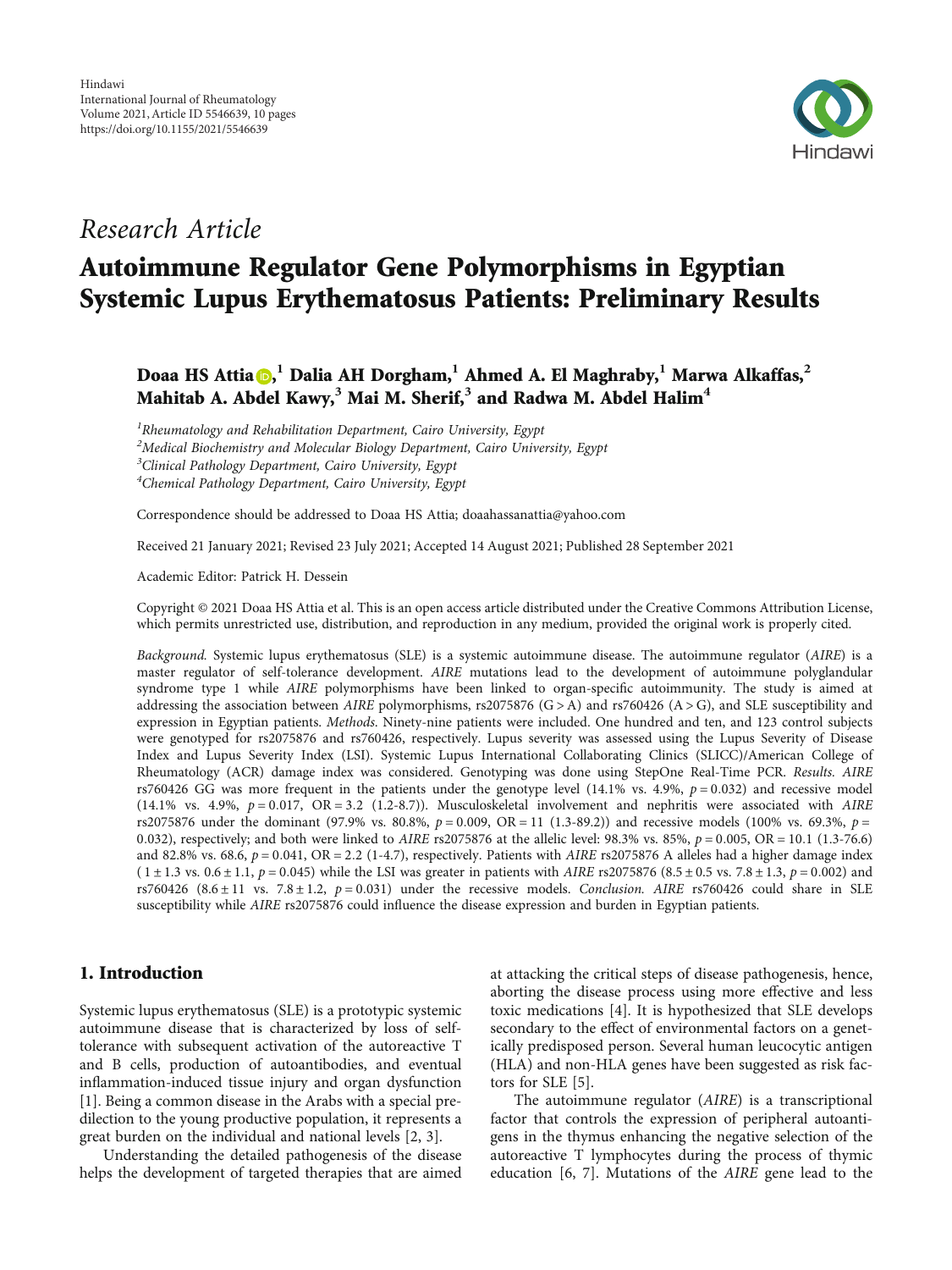development of autoimmune polyglandular syndrome type 1 (APS1) or autoimmune polyendocrinopathy candidiasisectodermal dystrophy syndrome: a systemic autoimmune disease characterized by the development of Addison's disease, hypoparathyroidism, and chronic mucocutaneous candidiasis [\[8](#page-8-0), [9](#page-8-0)].

Additional evidence of the utmost importance of AIRE in self-tolerance development is the link between AIRE gene polymorphisms and several autoimmune disorders [[10\]](#page-8-0) including vitiligo [\[11\]](#page-8-0), type 1 diabetes [\[12\]](#page-8-0), Hashimoto's thyroiditis [[13\]](#page-8-0), Graves' disease [[14\]](#page-8-0), autoimmune hepatitis [\[15\]](#page-8-0), myasthenia gravis [\[16](#page-8-0)], and alopecia areata [\[17\]](#page-8-0). Moreover, AIRE-deficient mice could express a wide spectrum of autoimmune phenomena depending on the genetic background of the strain [[18](#page-8-0)].

Being a prototypic systemic autoimmune disease, our study is aimed at addressing the frequency of AIRE singlenucleotide polymorphisms (SNPs) rs2075876 (G>A) and rs760426 (A>G) in SLE patients compared with the controls, and their relation to the phenotypic disease expression in an Egyptian cohort. AIRE rs2075876 and rs760426 were particularly selected for the study as systematic reviews and metaanalyses showed their significant association with RA [\[19](#page-8-0)–[24\]](#page-8-0): another systemic immune complex-mediated autoimmune disease showing common genetic risk factors with SLE [[25\]](#page-8-0). We hypothesized that AIRE SNPs could be implicated in systemic autoimmunity [[18](#page-8-0)] as AIRE dysfunction could influence organs of different natures and functions, i.e., the skin, endocrine glands, and liver [[10](#page-8-0)–[17\]](#page-8-0). To the best of knowledge, few studies involving AIRE polymorphisms in lupus patients were found to date in the literature [[26, 27](#page-8-0)].

#### 2. Materials and Methods

Patients enrolled in this case-control study were recruited from the Rheumatology and Rehabilitation Department, Kasr AL-Ainy Hospital, Cairo University, Egypt. The control subjects had no family history of autoimmune diseases. Patients were classified/reclassified according to the 2012 Systemic Lupus International Collaborating Clinics (SLICC) classification criteria for SLE [[28](#page-8-0)].

Demographic, clinical, and investigational data were collected from patients' charts using a standardized form. Disease onset was defined as the time point of the development of the first disease manifestation. Disease duration was defined as the duration between the disease onset and the time of enrolment. Lupus severity was assessed using Lupus Severity of Disease Index (Lupus SDI) [[29](#page-8-0)] and Lupus Severity Index (LSI) [\[30](#page-8-0)]. SLICC/ACR damage index [[31\]](#page-8-0) was considered as well.

All data were studied under the genetic models, and the genotype and allelic distributions. The genetic models were determined based on the studied SNP.

The study conformed to the provisions of the Declaration of Helsinki. The local ethics committee approval was obtained (N9-2018). All participants gave informed consent.

No study had addressed AIRE SNPs in SLE patients when this study was designed. Hence, sample size calculation was not possible and a pilot study involving ten patients and ten controls was commenced. The frequency of AIRE rs760426 under the dominant model was 30% in patients and 0% in controls. Using these results with an alpha error of 0.05 and a power of 95%, a minimum sample size of 33 patients and 33 controls was required.

2.1. DNA Extraction and Genotyping. According to the manufacturer's recommendations, genomic DNA was isolated from the whole blood using a QIAamp DNA blood mini kit (Qiagen, Germany) and stored at -20° C.

Genotyping of the rs2075876 and rs760426 of the AIRE gene was done across all participants' sample sets using the TaqMan Allelic Discrimination Assay Kit (probe ID C\_\_ 15863141\_20 and C\_\_5886344\_10, respectively, Applied Biosystems, Foster City, CA, USA), and these SNPs were analyzed on StepOne Real-Time Polymerase Chain Reaction System (Applied biosystems CA94404, Foster City, USA).

2.2. Statistical Methods. The Hardy–Weinberg equilibrium (HWE) online calculator was used for the calculation of the allelic frequencies [\[32\]](#page-8-0). Haplotype frequency was calculated using the SNPStats online calculator [\[33\]](#page-8-0). The data were tabulated and statistically analyzed. Results were described in terms of mean  $\pm$  standard deviation ( $\pm$  SD) or median and interquartile range (IQR) for quantitative data, and numbers and percentages for qualitative data. Statistical differences between groups were tested using the Chi-square tests for qualitative variables; Bonferroni adjustment was applied for multiple comparisons setting a new *p* value of 0.017 for 3 comparisons (between AA and AG, AA and GG, and AG and GG for each of rs2075876 and rs760426 SNPs). For the quantitative data, the unpaired sample *t*-test was used for the comparison between two groups. One-way analysis of variance (ANOVA) was used for comparing numerical data between multiple groups while the Kruskal-Wallis test was used instead when the homogeneity of variance assumption was violated. Genotype frequencies were compared between the disease and control groups using logistic regression; odds ratio (OR) with 95% confidence intervals was calculated. A two-tailed probability value (*p* value) less than 0.05 was considered statistically significant unless specified. Statistical analyses were performed using the Statistical Package for the Social Science (SPSS) 20.0 statistical package.

#### 3. Results

The study included 99 SLE patients, 92 female and 7 male patients. Their mean age of disease onset was  $23.32 \pm 8.62$ years, the mean age at recruitment was  $30.91 \pm 8.55$  years, and the median disease duration was 7 years (IQR: 3-13 years). One hundred and ten, and 123 control subjects were genotyped for rs2075876 and rs760426, respectively, with a total of 109 (88.6%) females and 14 (11.4%) males and a mean age of 31.79 ± 5.34 years. Both the patient and control groups were matched for age, sex, and ethnicity.

The frequencies of the clinical disease manifestations and the associated comorbidities among the study cohort are illustrated in Figures [1](#page-2-0) and [2](#page-2-0), respectively. The most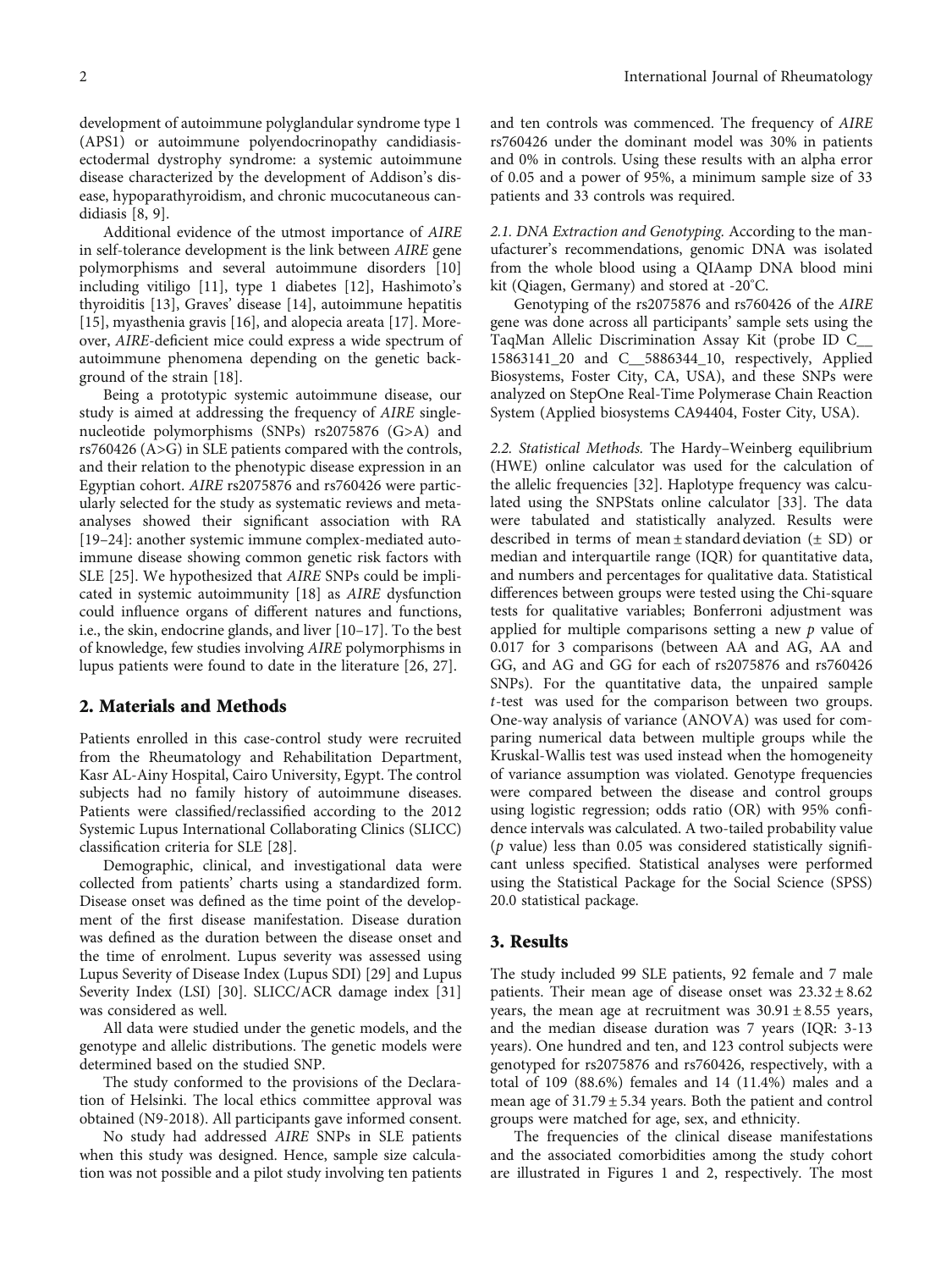<span id="page-2-0"></span>

FIGURE 1: The frequency of the different disease phenotypes in the lupus cohort. MSK: musculoskeletal; MC: mucocutaneous; LN: lupus nephritis; NPS: neuropsychiatric.



FIGURE 2: The frequency of comorbidities among the lupus cohort. HTN: systemic hypertension; APS: antiphospholipid syndrome; DM: diabetes mellitus; RHD: rheumatic heart disease; OP: osteoporosis; HCV: hepatitis C virus; IHD: ischemic heart disease. <sup>∗</sup>The Sydney classification criteria were used [\[41\]](#page-9-0). † Diagnosis of osteoporosis was based on a patient's low bone mineral density in comparison to that of a healthy adult of matched age and sex plus the presence of an osteoporotic fracture(s) [\[42\]](#page-9-0).

common clinical features were musculoskeletal (88.9%) and mucocutaneous (80.8%). Regarding major organ involvement, lupus nephritis and neuropsychiatric manifestations developed in 72.7% and 13.1% of patients, respectively. The most common associated comorbidities in the study cohort were systemic hypertension (35.4%) and antiphospholipid syndrome (21.2%); other comorbidities represented minorities.

The genotype, genetic models, and allele frequencies of AIRE rs2075876 in the patients and control groups are shown in Table [1](#page-3-0). The A allele of AIRE rs2075876 was more frequently found in the patients group compared with the control group (29.3% vs. 20.9%, *p* = 0.048, OR = 1.6 (95% CI: 1-2.4)).

The genotype and allele frequencies of AIRE rs760426 in the patients and control groups are shown in Table [2.](#page-3-0) Under the genotype distribution, the homozygous SNP was more common in the patients group compared with the control group (14.1% vs. 4.9%,  $p = 0.032$ ), and this significant difference was persistent after Bonferroni correction. Logistic regression using the AA genotype as the reference group revealed that the GG genotype was statistically more common in the patients group compared with the control group (*p* = 0*:*037, OR: 2.934 (95% CI: 1.069- 8.053)). Moreover, AIRE rs760426 was more prevalent in the patients group under the recessive model  $(p=0.017,$ OR: 3.2 (95% CI: 1.2-8.7)).

The distribution of the genotypes in the control subjects was in accordance with Hardy–Weinberg equilibrium for both polymorphisms: the Chi-square values are <3.2 for both SNPs with a  $p$  value  $> 0.05$ .

Regarding frequencies of AIRE gene (rs2075876 and rs760426) haplotypes in the study group and the association with SLE, the A allele (in rs2075876 SNP) and the G allele (in rs760426 SNP) were coexistent in 54% of SLE patients in contrast to 46% of controls with a significant difference (*p* value = 0.014; OR = 10*:*95 (1.65-72.62)). Linkage disequilibrium analysis revealed that there is no linkage between the two studied AIRE gene SNPs (rs2075876 and rs760426) (Supplementary table [1\)](#page-7-0).

The association between AIRE rs2075876 and rs760426 and the different disease parameters in the patients group are shown in Tables [3](#page-4-0) and [4](#page-5-0), respectively. The wild genotype of AIRE rs2075876 was more frequently observed in patients without musculoskeletal involvement, and this significance was persistent after Bonferroni correction (19.2%, 2.8%, and 0% for the GG, AG, and AA genotypes, respectively). After logistic regression, 80.7% of patients with the GG genotype had musculoskeletal involvement compared with 97.2% of patients with the AG genotype  $(p=0.022, \text{ OR:})$ 0.12 (0.015-0.984)). Under the dominant model, AIRE rs2075876 AA+AG was more frequent in patients with musculoskeletal involvement (97.9% for AA+AG versus 80.8% for GG) with a *p* value of 0.009, OR = 11 (95% CI: 1.3-89.2).

In addition, AIRE rs2075876 AA was more common in patients with lupus nephritis (LN) under the recessive model (100% for AA versus 69.3% for AG+GG) with a *p* value of 0.032. Both, musculoskeletal involvement and LN, were more common in patients with the A alleles compared with patients with the G alleles: 98.3% versus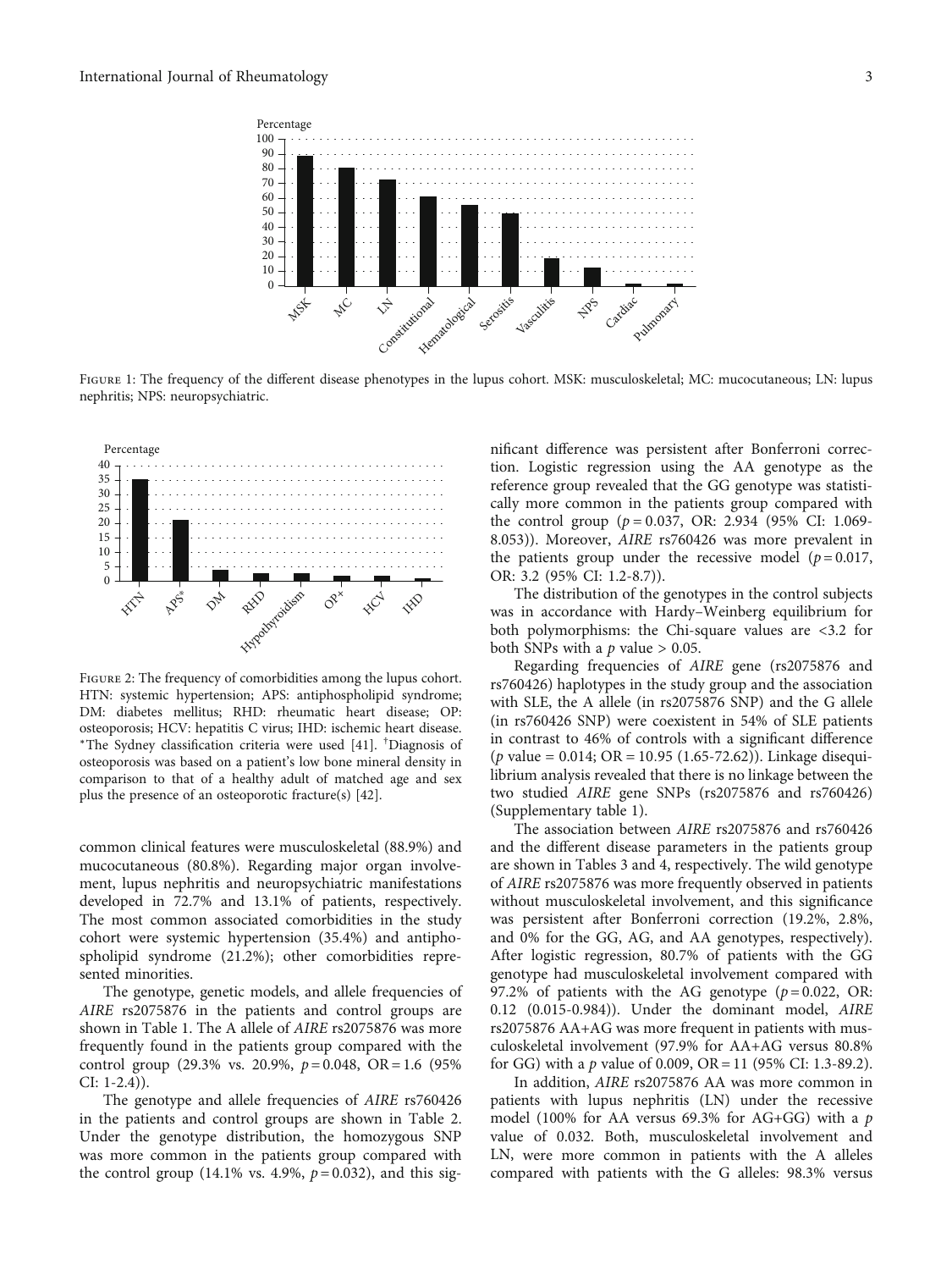<span id="page-3-0"></span>

|          |           |                     | Patients ( $n = 99$ ) | Control $(n = 110)$  | <i>p</i> value | OR (95% CI)    |
|----------|-----------|---------------------|-----------------------|----------------------|----------------|----------------|
|          |           | AA, $n$ $(\%)$      | 11(11.1)              | 8(7.3)               |                |                |
| Genotype |           | AG, $n$ $(\%)$      | 36(36.4)              | 30(27.3)             | 0.159          |                |
|          |           | GG, $n$ (%)         | 52(52.5)              | 72(65.5)             |                |                |
|          |           | AA+AG, $n$ (%)      | 47(47.5)              | 38 (34.5)            |                |                |
|          | Dominant  | GG, $n$ (%)         | 52(52.5)              | 72(65.5)             | 0.057          | $1.7(1-3)$     |
| Models   |           | AA, $n$ $(\%)$      | 11(11.1)              | 8(7.3)               |                |                |
|          | Recessive | $GG + AG$ , $n$ (%) | 88 (88.9)             | 102(92.7)            | 0.335          | $1.6(0.6-4.1)$ |
|          |           |                     | Patients $(2n = 198)$ | Control $(2n = 220)$ |                |                |
| Allele   |           | A, $n$ (%)          | 58 (29.3)             | 46(20.9)             | 0.048          | $1.6(1-2.4)$   |
|          |           | $G, n (\%)$         | 140 (70.7)            | 174(79.1)            |                |                |

Table 1: Genotype and allele frequency of AIRE rs2075876 in the lupus patients and control groups.

The comparisons were done using the Chi-square tests. *n*: number; OR: odds ratio; CI: confidence interval.

| TABLE 2: Genotype and allele frequency of AIRE rs760426 in the lupus patients and control groups. |  |  |  |
|---------------------------------------------------------------------------------------------------|--|--|--|
|                                                                                                   |  |  |  |

|           |           |                        | Patients ( $n = 99$ ) | Control $(n = 123)$  | $p$ value | OR (95% CI)    |
|-----------|-----------|------------------------|-----------------------|----------------------|-----------|----------------|
|           |           | GG, $n$ (%)            | 14(14.1)              | 6(4.9)               |           |                |
| Genotypes |           | AG, $n$ $(\%)$         | 19(19.2)              | 34(27.6)             | $0.032*$  |                |
|           |           | AA, $n$ $(\%)$         | 66 (66.7)             | 83 (67.5)            |           |                |
|           |           | $GG + AG$ , $n$ $(\%)$ | 33(33.3)              | 40(32.5)             |           |                |
| Models    | Dominant  | AA, $n$ $(\%)$         | 66 (66.7)             | 83 (67.5)            | 0.898     | $1(0.6-1.8)$   |
|           |           | GG, $n$ (%)            | 14(14.1)              | 6(4.9)               |           |                |
|           | Recessive | $AA+AG, n$ (%)         | 85 (85.9)             | 117(95.1)            | 0.017     | $3.2(1.2-8.7)$ |
|           |           |                        | Patients $(2n = 198)$ | Control $(2n = 246)$ |           |                |
|           |           | $G, n (\%)$            | 47(23.7)              | 46(18.7)             |           |                |
| Alleles   |           | A, $n$ (%)             | 151 (76.3)            | 200(81.3)            | 0.195     | $1.4(0.9-2.1)$ |

The comparisons were done using the Chi-square tests. \*After Bonferroni correction and logistic regression, the GG genotype was significantly more frequent in the patients group than the control group. *n*: number, OR: odds ratio, CI: confidence interval.

85% for musculoskeletal affection and 82.8% versus 68.6% for nephritis with *p* values of 0.005 and 0.041, and OR (95% CI) of 10.1 (1.3-76.6) and 2.2 (1-4.7), respectively.

The SLICC/ACR damage index was significantly higher in patients with the A alleles of the AIRE rs2075876  $(1 \pm 1.3)$ compared with patients with the G alleles  $(0.6 \pm 1.1)$ , with a *p* value of 0.045; notably, patients within the A and G groups had comparable disease durations (8*:*2±9*:*3 years versus  $9.5 \pm 8.1$  years, respectively,  $p = 0.344$ ). Moreover, the disease severity, as assessed by the LSI, was significantly higher in patients with AIRE rs2075876 and rs760426 variant allele homozygosity under the recessive models  $(8.5 \pm 0.5 \text{ vs. } 7.8 \pm 1.3, p = 0.002 \text{ and } 8.6 \pm 11 \text{ vs. }$ 7.8  $\pm$  1.2,  $p = 0.031$ , respectively).

As a family history of SLE was reported in only 4 cases belonging to 4 different families, a statistical analysis of this finding was not feasible.

#### 4. Discussion

Although AIRE polymorphisms are associated with the development of organ-specific autoimmunity [\[11](#page-8-0)–[17](#page-8-0)], the study of this topic in systemic autoimmune diseases seems

to be interesting. Several studies addressed AIRE gene polymorphisms in RA patients [\[19](#page-8-0)–[22](#page-8-0)], and one study tackled it in patients with progressive systemic sclerosis (PSS) [[34](#page-8-0)]. To the best of our knowledge, only two studies recently addressed AIRE SNPs in SLE patients [\[26, 27\]](#page-8-0).

Our study is aimed at addressing the association between AIRE SNPs, rs2075876 (G>A) and rs760426 (A>G), and SLE: a prototypic systemic autoimmune disease.

Regarding the association with the disease susceptibility, AIRE rs760426 was particularly associated with disease occurrence. Moreover, the homozygous SNP of AIRE rs760426 was more common in the patients group compared with the control group (14.1% vs. 4.9%, *p* = 0.032) under the genotype distribution and this significant difference was persistent after Bonferroni correction. Logistic regression using the AA genotype as the reference group revealed that the GG genotype was statistically more common in the patients group compared with the control group  $(p=0.037, \text{ OR:})$ 2.934 (95% CI: 1.069-8.053)). Moreover, AIRE rs760426 was more prevalent in the patients group under the recessive model (*p* = 0.017, OR: 3.2 (95% CI: 1.2-8.7)).

Concerning the relation to organ system involvement, AIRE rs2075876 was the main SNP of the two related to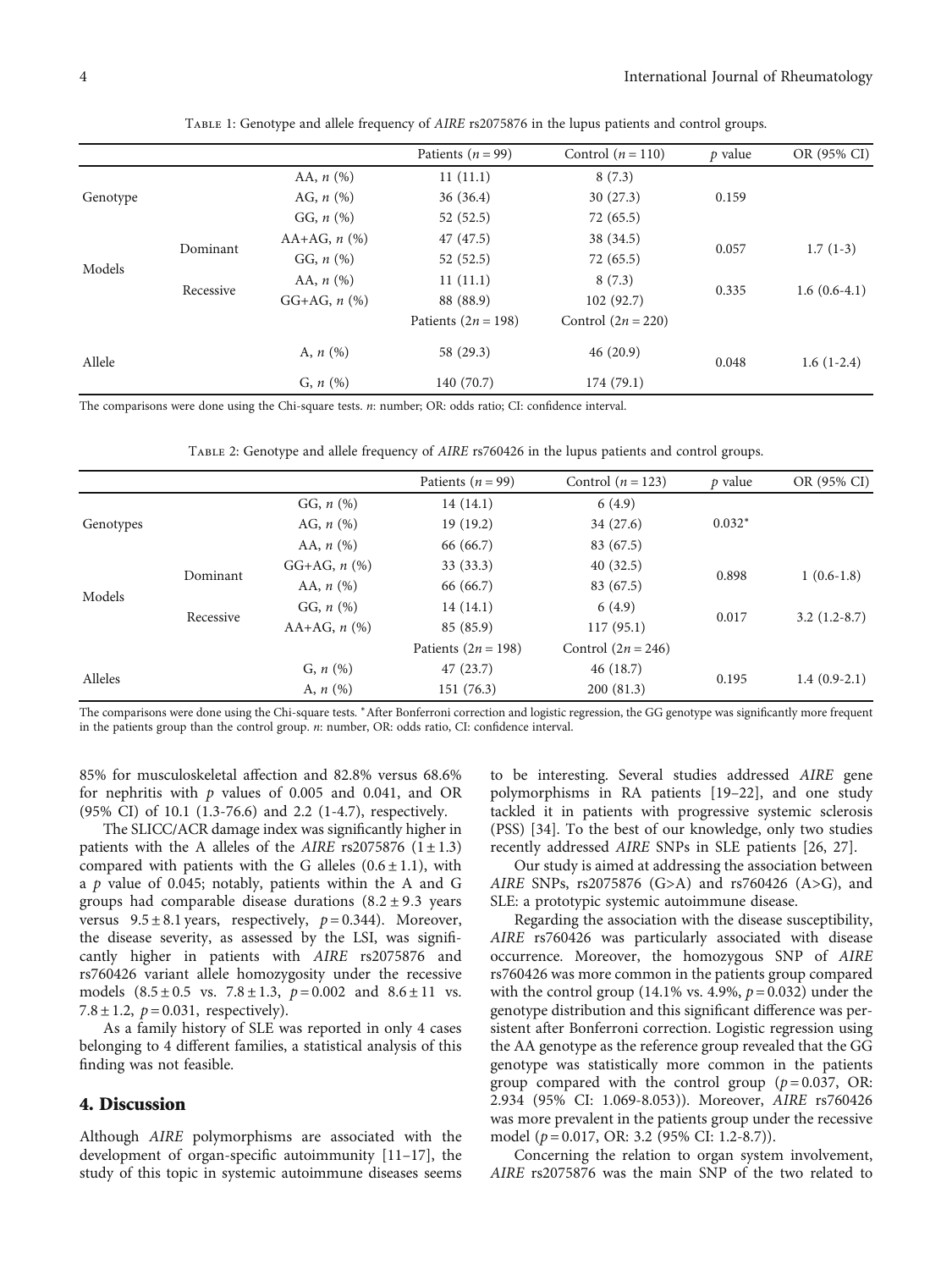|                                                                                                                                                                                                                                                                                                                                                                                                                                                                                                                                                                                                                                                                   |               |                                           |                              |             |                             |                                        |          |                                                                                                                                  | Models        |                             |           |                                                                                   |                         |               | Alleles |                                                     |
|-------------------------------------------------------------------------------------------------------------------------------------------------------------------------------------------------------------------------------------------------------------------------------------------------------------------------------------------------------------------------------------------------------------------------------------------------------------------------------------------------------------------------------------------------------------------------------------------------------------------------------------------------------------------|---------------|-------------------------------------------|------------------------------|-------------|-----------------------------|----------------------------------------|----------|----------------------------------------------------------------------------------------------------------------------------------|---------------|-----------------------------|-----------|-----------------------------------------------------------------------------------|-------------------------|---------------|---------|-----------------------------------------------------|
|                                                                                                                                                                                                                                                                                                                                                                                                                                                                                                                                                                                                                                                                   |               | Genotypes                                 |                              |             |                             |                                        | Dominant |                                                                                                                                  |               |                             | Recessive |                                                                                   |                         |               |         |                                                     |
|                                                                                                                                                                                                                                                                                                                                                                                                                                                                                                                                                                                                                                                                   |               |                                           |                              |             |                             |                                        |          | AA AG GG $p$ value AA+AG GG $p$ value OR (95% CI)<br>( $n=11$ ) ( $n=50$ ) $p$ value ( $n=47$ ) ( $n=52$ ) $p$ value OR (95% CI) |               |                             |           | AA GG+AG $p$ value OR (95% CI)<br>( $n = 11$ ) ( $n = 88$ ) $p$ value OR (95% CI) |                         |               |         | $(2n = 58)$ $(2n = 140)$ <i>P</i> valve OR (95% CI) |
| Constitutional, $n(%)$ 8 (72.7) 25 (69.4) 28 (53.8)                                                                                                                                                                                                                                                                                                                                                                                                                                                                                                                                                                                                               |               |                                           |                              |             | $0.242$ 33 (70.2) 28 (53.8) |                                        | 0.094    | $2.0(0.9-4.6)$                                                                                                                   |               | $8(72.7)$ 53 (60.2) 0.523   |           | $1.8(0.4-7.1)$                                                                    | 41 $(70.7)$ 81 $(57.9)$ |               | 0.091   | $1.8(1-3.4)$                                        |
| MC, n (%)                                                                                                                                                                                                                                                                                                                                                                                                                                                                                                                                                                                                                                                         |               | $8(72.7)$ 32 $(88.9)$ 40 $(76.9)$         |                              | 0.289       | 40 (85.1) 40 (76.9)         |                                        | 0.302    | $1.7(0.6-4.8)$                                                                                                                   |               | $8(72.7)$ 72 (81.8)         | 0.437     | $0.6(0.1 - 2.5)$                                                                  | 48 (82.8)               | 112 (80)      | 0.654   | $1.2(0.5-2.7)$                                      |
| MSK, n (%)                                                                                                                                                                                                                                                                                                                                                                                                                                                                                                                                                                                                                                                        | 11 (100)      | 35 (97.2) 42 (80.8)                       |                              | $0.025^{a}$ | 46 (97.9) 42 (80.8)         |                                        | 0.009    | $11(1.3-89.2)$                                                                                                                   | 11(100)       | 77 (87.5)                   | 0.606     |                                                                                   | 57 (98.3)               | 119 (85)      | 0.005   | $10.1(1.3-76.6)$                                    |
| Serositis, n (%)                                                                                                                                                                                                                                                                                                                                                                                                                                                                                                                                                                                                                                                  |               | $3(27.3)$ 20 (55.6)                       | 26 (50)                      | 0.258       | 23(                         | $(48.9)$ 26 (50)                       | 0.916    | $1(0.4 - 2.1)$                                                                                                                   | 3(27.3)       | 46 (52.3)                   | 0.200     | $0.3(0.1 - 1.4)$                                                                  | 26 (44.8)               | 72(51.4)      | 0.398   | $0.8(0.4 - 1.4)$                                    |
| Nephritis, n (%)                                                                                                                                                                                                                                                                                                                                                                                                                                                                                                                                                                                                                                                  |               | 11 $(100)$ 26 $(72.2)$                    | 35 (67.3)                    | 0.086       | 37(                         | $(78.7)$ 35 $(67.3)$                   | 0.203    | $1.8(0.7 - 4.5)$                                                                                                                 | 11 (100)      | 61(69.3)                    | 0.032     |                                                                                   | 48 (82.8)               | 96 (68.6)     | 0.041   | $2.2(1-4.7)$                                        |
| Hematological, $n(%)$ 6 (54.5) 17 (47.2) 32 (61.5)                                                                                                                                                                                                                                                                                                                                                                                                                                                                                                                                                                                                                |               |                                           |                              | 0.413       | $23(48.9)$ 32 (61.5)        |                                        | 0.208    | $0.6(0.3-1.3)$                                                                                                                   | 6(54.5)       | 49 (55.7)                   | 0.943     | $1(0.3 - 3.4)$                                                                    | 29(50)                  | 81 (57.9)     | 0.311   | $0.7(0.4-1.3)$                                      |
| NPS, n (%)                                                                                                                                                                                                                                                                                                                                                                                                                                                                                                                                                                                                                                                        |               | $2(18.2)$ 5 (13.9)                        | 6(11.5)                      | 0.827       | 14.9)<br>$\widetilde{z}$    | 6(11.5)                                | 0.622    | $1.3(0.4-4.3)$                                                                                                                   |               | $2(18.2)$ 11 (12.5)         | 0.635     | $1.6(0.3-8.2)$                                                                    | 9(15.5)                 | 17(12.1)      | 0.522   | $1.3(0.6-3.2)$                                      |
| Cardiac, n (%)                                                                                                                                                                                                                                                                                                                                                                                                                                                                                                                                                                                                                                                    |               | 1(9.1) 1(2.8)                             | (0)                          | 0.138       | 2(4.3)                      | $\begin{pmatrix} 0 \\ 0 \end{pmatrix}$ | 0.223    |                                                                                                                                  | 1(9.1)        | 1(1.1)                      | 0.211     | $8.7(0.5-150.1)$                                                                  | 3(5.2)                  | $1~(0.7)$     | 0.076   | $7.6(0.8-74.5)$                                     |
| Pulmonary, n (%)                                                                                                                                                                                                                                                                                                                                                                                                                                                                                                                                                                                                                                                  | 1(9.1)        | $\begin{matrix} 0 \\ 0 \end{matrix}$      | 1(1.9)                       | 0.172       | (2.1)                       | 1(1.9)                                 | 666.0 <  | $1.1(0.07 - 18.2)$                                                                                                               | 1(9.1)        | 1(1.1)                      | 0.211     | $8.7(0.5-150.1)$                                                                  | 2(3.4)                  | 2(1.4)        | 0.582   | $2.5(0.3-17.9)$                                     |
| Vasculitis, n (%)                                                                                                                                                                                                                                                                                                                                                                                                                                                                                                                                                                                                                                                 | 2(18.2)       | 6(16.7)                                   | 11(21.2)                     | 0.867       | (17)                        | 11(21.2)                               | 0.602    | $0.8(0.3 - 2.1)$                                                                                                                 | 2(18.2)       | 17 (19.3)                   | >0.999    | $1(0.2 - 4.7)$                                                                    | 10(17.2)                | 28 (20)       | 0.654   | $0.8(0.4-1.9)$                                      |
| $SDI$ (mean $\pm SD$ )                                                                                                                                                                                                                                                                                                                                                                                                                                                                                                                                                                                                                                            | $5.6 \pm 1.8$ |                                           | $5.3 \pm 2.2$ $4.92 \pm 1.9$ | 0.501       | $5.4 \pm 2.1$               | $4.9 \pm 1.9$                          | 0.255    |                                                                                                                                  | $5.6 \pm 1.8$ | $5.1 \pm 2$                 | 0.480     |                                                                                   | $5.4 \pm 2$             | $\frac{2}{1}$ | 0.217   |                                                     |
| LSI (mean $\pm$ SD)                                                                                                                                                                                                                                                                                                                                                                                                                                                                                                                                                                                                                                               |               | $8.5 \pm 0.5$ 7.8 $\pm$ 1.2 7.8 $\pm$ 1.3 |                              | $0.179^{b}$ | $8 \pm 1.1$                 | $7.8 \pm 1.3$                          | 0.573    |                                                                                                                                  | $8.5 \pm 0.5$ | $7.8 \pm 1.3$               | 0.002     |                                                                                   | $8.1 \pm 1$             | $7.8 \pm 1.3$ | 0.155   |                                                     |
| SLICC damage index $1.2 \pm 1.5$ 0.9 $\pm 1.3$ 0.5 $\pm 1$<br>$(\text{mean} \pm \text{SD})$                                                                                                                                                                                                                                                                                                                                                                                                                                                                                                                                                                       |               |                                           |                              | 0.170       | $1 \pm 1.3$                 | $0.5 \pm 1$                            | 0.088    |                                                                                                                                  |               | $1.2 \pm 1.5$ 0.7 $\pm$ 1.1 | 0.169     |                                                                                   | $1 \pm 1.3$             | $0.6 \pm 1.1$ | 0.045   |                                                     |
| Comparisons were done using the Chi-square tests for the categorical data while the umpaired sample <i>t</i> -test and the one-way ANOVA test were used to compare the quantitative data between two and multiple<br>groups, respectively, unless specified. <sup>a</sup> The significant difference was persistent after Bonferroni correction and logistic regression. "Kruskal-Wallis test was used. <i>n</i> : number. MC: mucocutaneous, MSK:<br>musculoskeletal; NPS: neuropsychiatric; SDI: Lupus Severity of Disease Index; LSI: Lupus Severity Index; SLICC: Systemic Lupus International Collaborating Clinics; OR: odds ratio; CI: confidence interval |               |                                           |                              |             |                             |                                        |          |                                                                                                                                  |               |                             |           |                                                                                   |                         |               |         |                                                     |

<span id="page-4-0"></span>International Journal of Rheumatology

Table 3: The association between AIRE rs2075876 and the clinical parameters in the lupus patients.

TABLE 3: The association between AIRE rs2075876 and the clinical parameters in the lupus patients.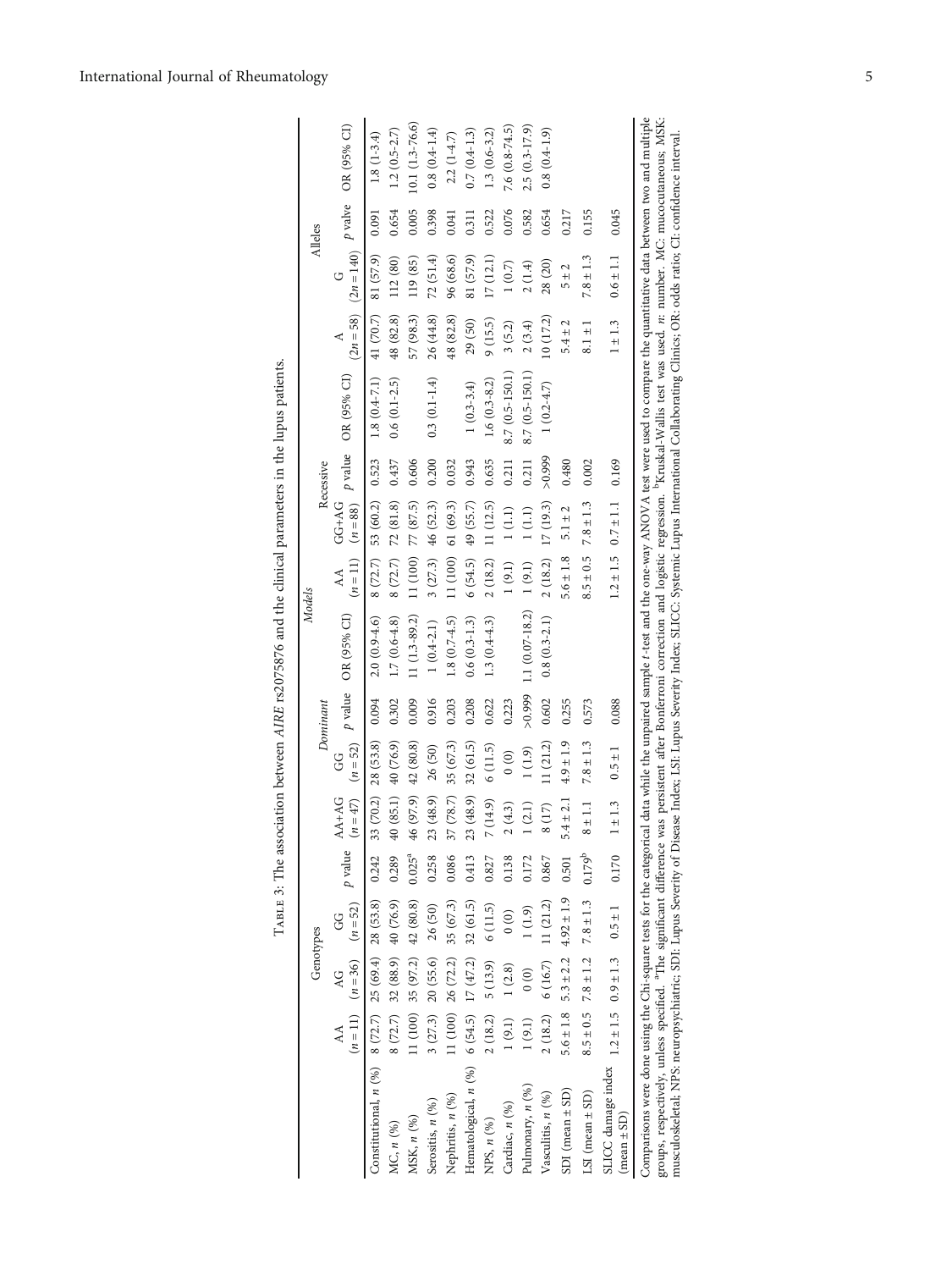<span id="page-5-0"></span>

|                                                                                                                                                                                                                                                                                                                                                 |                                        |                                           |             |                  |                                        |                      |          | Models                                                                                                                               |                                        |                       |           |                           |                          |               |       |                                                     |
|-------------------------------------------------------------------------------------------------------------------------------------------------------------------------------------------------------------------------------------------------------------------------------------------------------------------------------------------------|----------------------------------------|-------------------------------------------|-------------|------------------|----------------------------------------|----------------------|----------|--------------------------------------------------------------------------------------------------------------------------------------|----------------------------------------|-----------------------|-----------|---------------------------|--------------------------|---------------|-------|-----------------------------------------------------|
|                                                                                                                                                                                                                                                                                                                                                 |                                        | Genotypes                                 |             |                  |                                        |                      | Dominant |                                                                                                                                      |                                        |                       | Recessive |                           |                          | Alleles       |       |                                                     |
|                                                                                                                                                                                                                                                                                                                                                 | G                                      | $(n = 14)$ $(n = 19)$ $(n = 66)$<br>Q     | AA          | $\emph{p}$ value | $GG+AG$<br>$(n=33)$                    | $(n = 66)$<br>AA     |          | p value OR (95% CI)                                                                                                                  | $(n = 14)$<br>GG                       | $AA+AG$<br>$(n = 85)$ |           | p value OR (95% CI)       |                          |               |       | $(2n = 47)$ $(2n = 151)$ <i>p</i> value OR (95% CI) |
| Constitutional, $n(% )$ 12 (85.7) 12 (63.2) 37 (56.1) 0.115                                                                                                                                                                                                                                                                                     |                                        |                                           |             |                  | 24 (72.7)                              | 37 (56.1)            | 0.108    | $2.1(0.8-5.2)$                                                                                                                       | $12(85.7)$ 49 (57.6)                   |                       | 0.073     | $4.4(0.9-20.9)$ 34 (72.3) |                          | 88 (58.3)     | 0.083 | $1.9(1-3.8)$                                        |
| MC, n (%)                                                                                                                                                                                                                                                                                                                                       |                                        | $11(78.6)$ 18 (94.7) 51 (77.3) 0.228      |             |                  | (87.9)<br>29                           | 51 (77.3)            | 0.282    | $2.1(0.6-7)$                                                                                                                         | 11 (78.6)                              | 69 (81.2)             | 0.729     | $0.9(0.2 - 3.4)$          | 41 $(87.2)$ 119 $(78.8)$ |               | 0.200 | $1.8(0.7 - 4.7)$                                    |
| MSK, n (%)                                                                                                                                                                                                                                                                                                                                      |                                        | $12(85.7)$ 19 (100) 57 (86.4)             |             | 0.229            | (93.9)<br>$\overline{31}$              | 57 (86.4)            | 0.327    | $2.4(0.5-12)$                                                                                                                        | 12(85.7)                               | 76 (89.4)             | 0.652     | $0.7(0.1 - 3.7)$          | 43 (91.5)                | 133 (88.1)    | 0.606 | $1.5(0.5-4.5)$                                      |
| Serositis, n (%)                                                                                                                                                                                                                                                                                                                                |                                        | $9(64.3)$ 10 (52.6) 30 (45.5)             |             | 0.421            | $19(57.6)$ 30 (45.5)                   |                      | 0.255    | $1.6(0.7-3.8)$                                                                                                                       | 9(64.3)                                | 40 (47.1)             | 0.232     | $2(0.6-6.5)$              | 27 (57.4)                | 71 (47.0)     | 0.212 | $1.5(0.8-3)$                                        |
| Nephritis, $n(%)$                                                                                                                                                                                                                                                                                                                               |                                        | $11(78.6)$ $14(73.7)$ $47(71.2)$          |             | 0.849            | 25                                     | $(57.8)$ 47 $(71.2)$ | 0.632    | $1.3(0.5-3.3)$                                                                                                                       | 11 (78.6)                              | 61(71.8)              | 0.752     | $1.4(0.4 - 5.6)$          | 35 (74.5)                | 109(72.2)     | 0.759 | 1.1 $(0.5 - 2.4)$                                   |
| Hematological, n (%)                                                                                                                                                                                                                                                                                                                            |                                        | $7(50)$ 10 $(52.6)$ 38 $(57.6)$           |             | 0.840            | (51.5)<br>$\overline{17}$              | 38 (57.6)            | 0.567    | $0.8(0.3-1.8)$                                                                                                                       | 7(50)                                  | 48 (56.5)             | 0.652     | $0.8(0.2 - 2.4)$          | 23 (48.9)                | 87 (57.6)     | 0.296 | $0.7(0.4-1.4)$                                      |
| NPS, n (%)                                                                                                                                                                                                                                                                                                                                      | 3(21.4)                                | 2(10.5)                                   | 8(12.1)     | 0.601            | 5(15.2)                                | 8(12.1)              | 0.674    | $1.3(0.4 - 4.3)$                                                                                                                     | 3(21.4)                                | 10(11.8)              | 0.388     | $2(0.5 - 8.6)$            | 9(19.1)                  | 17(11.3)      | 0.162 | $1.9(0.8-4.5)$                                      |
| Cardiac, n (%)                                                                                                                                                                                                                                                                                                                                  | $\begin{pmatrix} 0 \\ 0 \end{pmatrix}$ | 1(5.3)                                    | 1(1.5)      | 0.501            | $\binom{3}{2}$                         | 1(1.5)               | > 0.999  | $2(0.1 - 33.5)$                                                                                                                      | $\begin{pmatrix} 0 \\ 0 \end{pmatrix}$ | 2(2.4)                | > 0.999   |                           | 0(0)                     | 4(2.6)        | 0.574 |                                                     |
| Pulmonary, n (%)                                                                                                                                                                                                                                                                                                                                | $\begin{matrix} 0 \\ 0 \end{matrix}$   | 1(5.3)                                    | 1(1.5)      | 0.501            | 1(3)                                   | 1(1.5)               | >0.999   | $2(0.1 - 33.5)$                                                                                                                      | 0(0)                                   | 2(2.4)                | > 0.999   |                           | 2(4.3)                   | 2(1.3)        | 0.239 | 3.3 $(0.5 - 24.2)$                                  |
| Vasculitis, $n\; ( \%)$                                                                                                                                                                                                                                                                                                                         | 1(7.1)                                 | 4(21.1)                                   | 14 (21.2)   | 0.466            | (15.2)<br>τņ                           | 14(21.2)             | 0.470    | $0.7(0.2-2)$                                                                                                                         | 1(7.1)                                 | 18 (21.2)             | 0.294     | $0.3(0-2.3)$              | 5(10.6)                  | 33 (21.9)     | 0.088 | $0.4(0.2 - 1.2)$                                    |
| $SDI$ (mean $\pm SD$ )                                                                                                                                                                                                                                                                                                                          | $5 + 1.9$                              | $5.2 \pm 2$                               | $5.1 \pm 2$ | 0.736            | $.3 \pm 2$<br>ທ່                       | $5.1 \pm 2$          | 0.502    |                                                                                                                                      | $5 + 1.9$                              | $5.1 \pm 2$           | 0.472     |                           | $5.5 \pm 2$              | $5 + 2$       | 0.199 |                                                     |
| LSI (mean $\pm$ SD)                                                                                                                                                                                                                                                                                                                             |                                        | $8.6 \pm 1.1$ 7.8 $\pm$ 1.1 7.8 $\pm$ 1.2 |             | 0.098            | ±1.2<br>$\overline{\phantom{0}}^{8.1}$ | $7.8 \pm 1.2$        | 0.221    |                                                                                                                                      | $8.6 \pm 1.1$                          | $7.8 \pm 1.2$         | 0.031     |                           | $8.2 \pm 1.1$            | $7.8 \pm 1.2$ | 0.038 |                                                     |
| SLICC damage index $0.6 \pm 0.9$ 1 $\pm$ 1.2 $0.7 \pm 1.2$ 0.616<br>$(\text{mean} \pm \text{SD})$                                                                                                                                                                                                                                               |                                        |                                           |             |                  | $\pm$ 1.1<br>$\frac{8}{1}$             | $0.7 \pm 1.2$        | 0.715    |                                                                                                                                      | $0.6 \pm 0.9$                          | $0.8 \pm 1.2$         | 0.590     |                           | $0.8 \pm 1.1$            | $0.7 \pm 1.2$ | 0.582 |                                                     |
| groups, respectively. n: number. MC: mucocutaneous; MSK: musculoskeletal; NPS: neuropsychiatric; SDI: Lupus Severity of Disease Index; LSI: Lupus Severity Index; SLICC: Systemic Lupus International<br>Comparisons were done using the Chi-square tests for the categorical<br>Collaborating Clinics; OR: odds ratio; CI: confidence interval |                                        |                                           |             |                  |                                        |                      |          | data while the unpaired sample t-test and the one-way ANOVA test were used to compare the quantitative data between two and multiple |                                        |                       |           |                           |                          |               |       |                                                     |

TABLE 4: The association between AIRE rs760426 and the clinical parameters in the lupus patients. Table 4: The association between AIRE rs760426 and the clinical parameters in the lupus patients.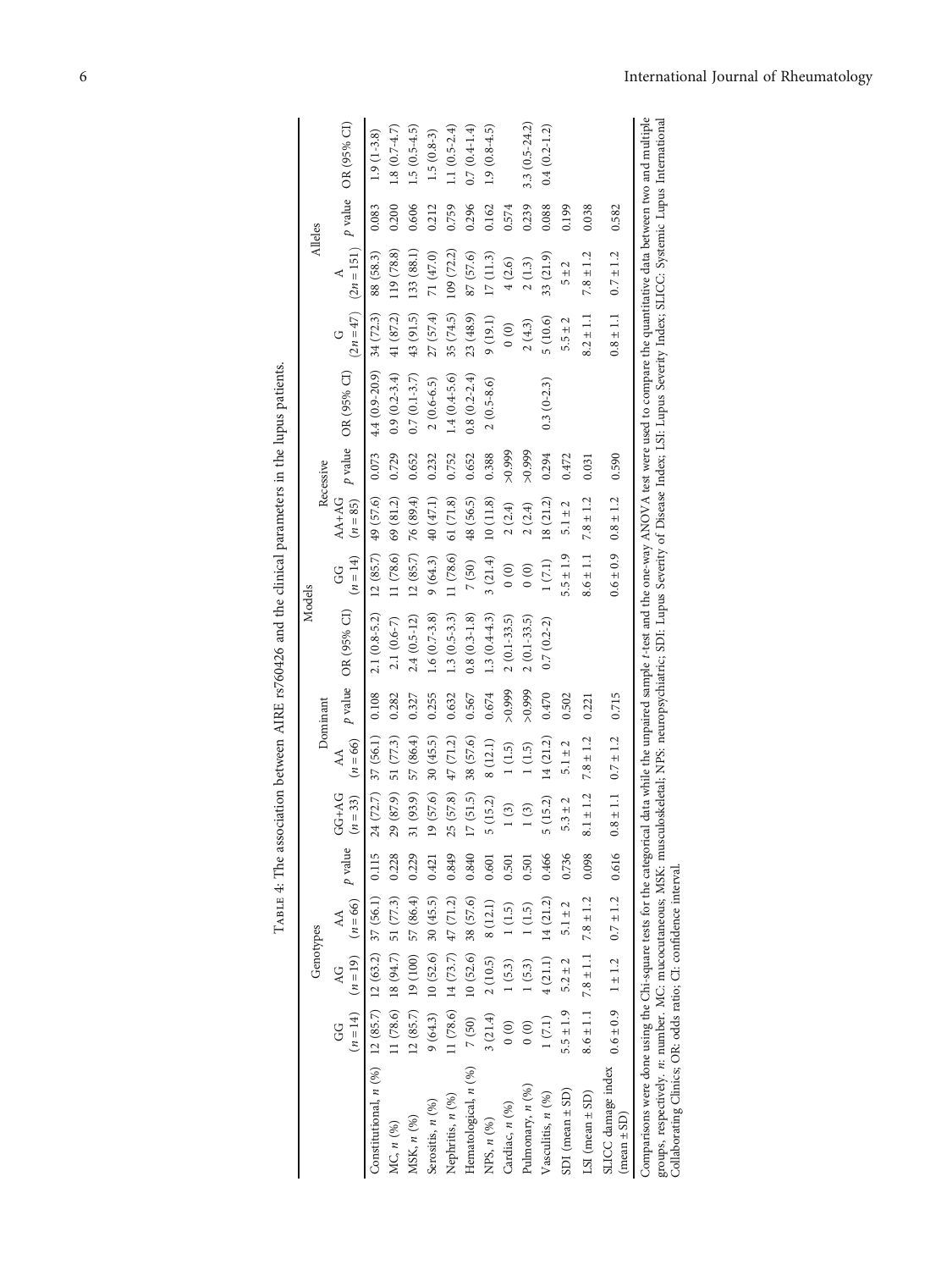the disease expression. The wild genotype of AIRE rs2075876 was more frequently observed in patients without musculoskeletal involvement, and this significance was persistent after Bonferroni correction (19.2%, 2.8%, and 0% for the GG, AG, and AA genotypes, respectively). After logistic regression, 80.7% of patients with the GG genotype had musculoskeletal involvement compared with 97.2% of patients with the AG genotype  $(p = 0.022, \text{ OR: } 0.12, (0.015 -$ 0.984)). Under the dominant model, AIRE rs2075876 AA +AG was more frequent in patients with musculoskeletal involvement (97.9% for AA+AG versus 80.8% for GG) with a *p* value of 0.009, OR = 11 (95% CI: 1.3-89.2).

In addition, AIRE rs2075876 AA was more common in patients with lupus nephritis (LN) under the recessive model (100% for AA versus 69.3% for AG+GG) with a *p* value of 0.032. Both, musculoskeletal involvement and LN, were more common in patients with the A alleles compared with those with the G alleles: 98.3% versus 85% for musculoskeletal affection and 82.8% versus 68.6% for nephritis, with *p* values of 0.005 and 0.041, respectively. These observations could suggest the involvement of AIRE rs2075876 in disease phenotypic expression.

In relation to the burden of the disease, the SLICC/ACR damage index was significantly higher in patients with the A alleles of the *AIRE* rs2075876  $(1 \pm 1.3)$  compared with the G alleles  $(0.6 \pm 1.1)$ , with a *p* value of 0.045; notably, the A and G alleles patients groups had comparable disease durations  $(8.2 \pm 9.3 \text{ years} \text{ versus } 9.5 \pm 8.1 \text{ years}, p = 0.344)$ . Moreover, the disease severity, as assessed by the LSI, was significantly higher in patients with AIRE rs2075876 and rs760426 variant allele homozygosity under the recessive models.

In a study of AIRE rs2075876 G>A and AIRE rs878081 C>T in Mexican SLE patients, there was no association between AIRE rs2075876 and SLE disagreeing with our findings. On the other side, AIRE rs878081, a SNP that was not tackled in this study, was identified as a susceptibility variant for SLE. In discordance with the study results, neither AIRE rs2075876 nor AIRE rs878081 was associated with the occurrence of LN [[26\]](#page-8-0). The controversy between the results of this Mexican study and ours could be explained by differences concerning genetics and environmental exposures in addition to the polygenic nature of the disease, i.e., the predisposition to and severity of SLE could be influenced by different genes in different populations.

Contrary to the Mexican study, a recent study involving Egyptian patients reported that AIRE rs2075876 variant seems protective against SLE development under the allelic and dominant models while patients with the AIRE rs2075876 AA genotype had statistically significant lower levels of C3 [\[27\]](#page-8-0).

Polymorphisms of the AIRE gene were studied as risk variants for RA in several studies. In a genome-wide association (GWA) study involving Japanese patients with RA, AIRE rs2075876 and rs760426 showed significant associations with the disease [\[29\]](#page-8-0). In another study of Chinese RA patients, significant associations with RA were observed for AIRE rs2075876 under the genotypic and allelic distributions and under the recessive model. While there was a tendency of a higher frequency of the G alleles of AIRE rs760426 in the patients compared with the controls, there was a significant association between AIRE rs760426 and the disease under the recessive model [[20](#page-8-0)].

In a third study of 9 SNPs of the AIRE gene in Han Chinese RA population including AIRE rs2075876, rs2075877, rs933150, rs1003854, rs2256817, rs3746964, rs878081, rs760426, and rs1078480, the study revealed an increased prevalence of the minor allele A of AIRE rs2075876 in the patients compared with the control group. Moreover, there was a significant association between AIRE rs2075876 and RA under the codominant and dominant models. On the other hand, AIRE rs933150 and rs760426 showed a borderline association with RA [\[21](#page-8-0)].

Another study of five SNPs of the AIRE gene was carried out in European RA patients. While there was no significant association between AIRE rs2776377, rs2075876, rs1055311, and rs1800520 SNPs and RA, the C variant of rs878081 was identified as a risk variant. Moreover, RA patients showed a higher frequency of AIRE rs878081 variant allele homozygosity. An interesting finding of this study is the association between AIRE rs878081, a synonymous allele, and a lower expression rate of the AIRE gene, as detected by the in silico analysis [[24](#page-8-0)]. The authors explained this finding by the lower affinity of nuclear factor kappa B, an important transcriptional factor for the AIRE gene expression, to this variant allele [\[35](#page-8-0), [36\]](#page-8-0).

In a systematic review and meta-analysis study including case-control studies of the AIRE gene SNPs rs2075876 (G>A) and rs760426 (A>G) in RA patients, both SNPs were identified as risk variants for RA under all the genetic models. As most of the involved studies were derived from the Far Eastern populations, the authors could not extrapolate these results to the Caucasians [[24\]](#page-8-0). Another metaanalysis of the AIRE rs2075876 revealed that this SNP increased the risk of RA under all genetic models. In the subgroup analysis of this study, AIRE rs2075876 increased RA susceptibility among Asians but not among Caucasians [[25](#page-8-0)].

Concerning PSS, another AIRE SNP, G11107A, was linked to the occurrence of autoimmune thyroiditis in PSS patients [[34\]](#page-8-0).

The discrepancies between Asians and Caucasians in the aforementioned studies were suggested to be attributed to the racial difference of the minor allele frequencies [[37](#page-8-0)], the ethnicity-specific effect of the SNPs, the different environmental exposures, the multifactorial etiology of the disease, the clinical disease heterogeneity, and the small sample size of some studies [[25](#page-8-0)].

Despite the fact that rs2075876 (G>A) and rs760426 (A>G) are located in the intronic region, polymorphisms of AIRE gene noncoding regions have been reported to impair the thymic negative selection, hence, increasing the susceptibility to autoimmune diseases [[38\]](#page-9-0). These observations could be explained by the intron-mediated decrement of the gene expression [\[39](#page-9-0), [40\]](#page-9-0).

Although SLE is a polygenic disease that is influenced by several environmental factors [[5\]](#page-7-0), this study seems to add to the genetic background of the disease. The study limitations include the lack of evaluation of associations between the studied polymorphisms and the level of expression of AIRE.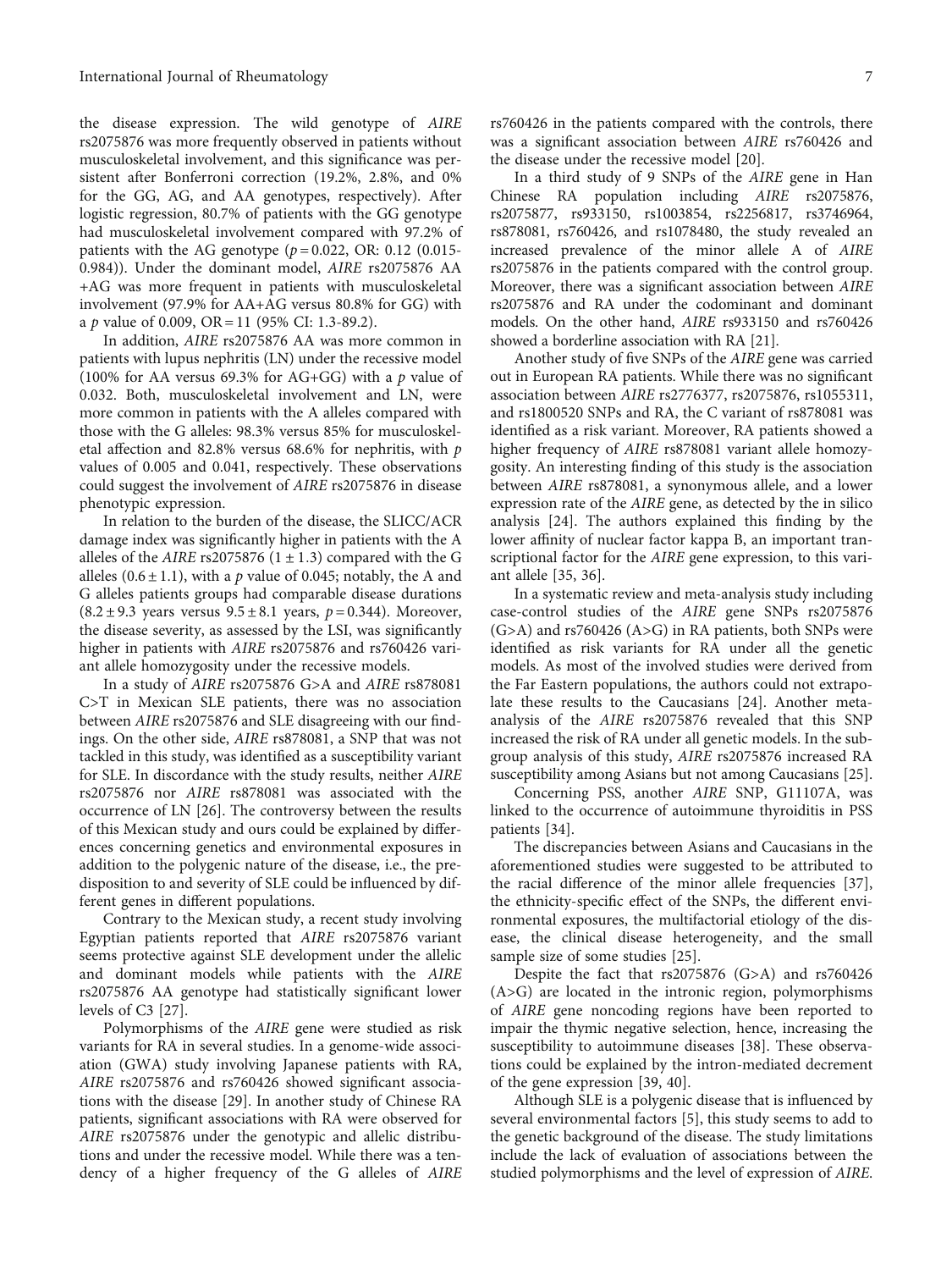<span id="page-7-0"></span>Being a study with some marginally significant *p* values and some wide confidence intervals, further studies, including AIRE gene sequencing and expression, on different ethnicities and including a larger sample size are recommended to clarify the association between AIRE polymorphisms, and disease susceptibility, phenotypic expression, and severity. Studying AIRE rs2075876 (G>A) and rs760426 (A>G) could pave the way to genome-wide association studies as the next step to discover other AIRE gene key polymorphisms associated with SLE.

#### 5. Conclusion

The susceptibility to SLE in Egyptian patients could be linked to AIRE rs760426 (A>G) while the phenotypic expression and burden of the disease could be related to AIRE rs2075876 (G>A).

#### Data Availability

All available data are presented in this work.

#### Additional Points

Key Messages. What is already known about this subject? Systemic lupus erythematosus (SLE) is a prototypic systemic autoimmune disease. Although several studies have tackled the disease pathogenesis, several risk factors, genetics and environmental, are still to be discovered. The autoimmune regulator (AIRE) is a master regulator of self-tolerance development. AIRE gene mutation and polymorphisms have been linked to several autoimmune disorders. To the best of our knowledge, very scarce data are available concerning this topic. What does this study add? The study revealed that AIRE polymorphisms, rs2075876 and rs760426, could add to SLE susceptibility, phenotypic expression, and burden in Egyptian patients. How might this impact on clinical practice? Understanding the detailed disease pathogenesis helps the implementation of preventive strategies in susceptible persons, and the development of targeted therapies in the affected individuals. Highlights. (i) AIRE polymorphism rs2075876 could add to SLE phenotypic expression in Egyptian patients. (ii) AIRE polymorphism rs760426 could add to SLE susceptibility in Egyptian patients. (iii) AIRE polymorphisms, rs rs2075876 and760426, could add to SLE burden in Egyptian patients.

## Ethical Approval

The study was performed in compliance with the Declaration of Helsinki principles. The local research ethics committee approval was obtained (N9-2018). All patients were given a numerical code, and all data were anonymous during statistical analysis and data presentation.

#### **Consent**

Informed consent was obtained from the enrolled patients.

# Conflicts of Interest

All authors declare that there is no conflict of interest regarding the publication of this article.

#### Authors' Contributions

Conception and design were performed by Dr. Attia. Data collection was done by Dr. Attia and Dr. Abdel Halim. Data analysis and interpretation were performed by Dr. Attia, Dr. Dorgham, Dr. El Maghraby, Dr. Abdel Halim, Dr. Alkaffas, Dr. Sherif, and Dr. A Abdel Kawy. Manuscript preparation was done by Dr. Attia. Critical revision of the manuscript was done by Dr. Attia, Dr. Dorgham, Dr. El Maghraby, Dr. Abdel Halim, Dr. Alkaffas, Dr. Sherif, and Dr. A Abdel Kawy. Final approval of the manuscript was done by Dr. Attia, Dr. Dorgham, Dr. El Maghraby, Dr. Abdel Halim, Dr. Alkaffas, Dr. Sherif, and Dr. A Abdel Kawy. Supervision was done by Dr. Attia and Dr. Abdel Halim.

#### Acknowledgments

The authors would like to express their sincere gratitude to Ahmed Mohamed Mokhtar, Professor of anesthesiology and surgical intensive care; and Hanan Hassan Omar, Clinical Pathology Department, Faculty of Medicine, Suez Canal University, Ismailia, Egypt, for their great help and advice. This study did not receive any specific grant from any funding agencies in the public, commercial, or not-for-profit sectors.

#### Supplementary Materials

Supplementary Table 1: the linkage disequilibrium analysis between the two AIRE polymorphisms. [\(Supplementary](https://downloads.hindawi.com/journals/ijr/2021/5546639.f1.docx) [Materials\)](https://downloads.hindawi.com/journals/ijr/2021/5546639.f1.docx)

#### References

- [1] D. P. D'Cruz, M. A. Khamashta, and G. R. Hughes, "Systemic lupus erythematosus," Lancet, vol. 369, no. 9561, pp. 587–596, 2007.
- [2] M. Housey, P. DeGuire, S. Lyon-Callo et al., "Incidence and prevalence of systemic lupus erythematosus among Arab and Chaldean Americans in Southeastern Michigan: the Michigan Lupus Epidemiology and Surveillance Program," American Journal of Public Health, vol. 105, pp. e74–e79, 2015.
- [3] A. V. Jugrin, Y. Sun, and F. Cox, "The economic burden of systemic lupus erythematosus: a structured literature review," Value in Health, vol. 17, no. 7, p. A529, 2014.
- [4] V. Marian and J. Anolik, "Treatment targets in systemic lupus erythematosus: biology and clinical perspective," Arthritis Research & Therapy, vol. 14, Supplement 4, p. S3, 2012.
- [5] M. K. Crow, "Etiology and pathogenesis of systemic lupus erythematosus," in Kelley and Firestein's Textbook of Rheumatology, G. S. Firestein, R. C. Budd, S. E. Gabriel, L. B. McInnes, and J. R. O'Dell, Eds., pp. 1329–1344, Elsevier, Philadelphia, PA, 2017.
- [6] V. Kont, M. Laan, K. Kisand, A. Merits, H. S. Scott, and P. Peterson, "Modulation of Aire regulates the expression of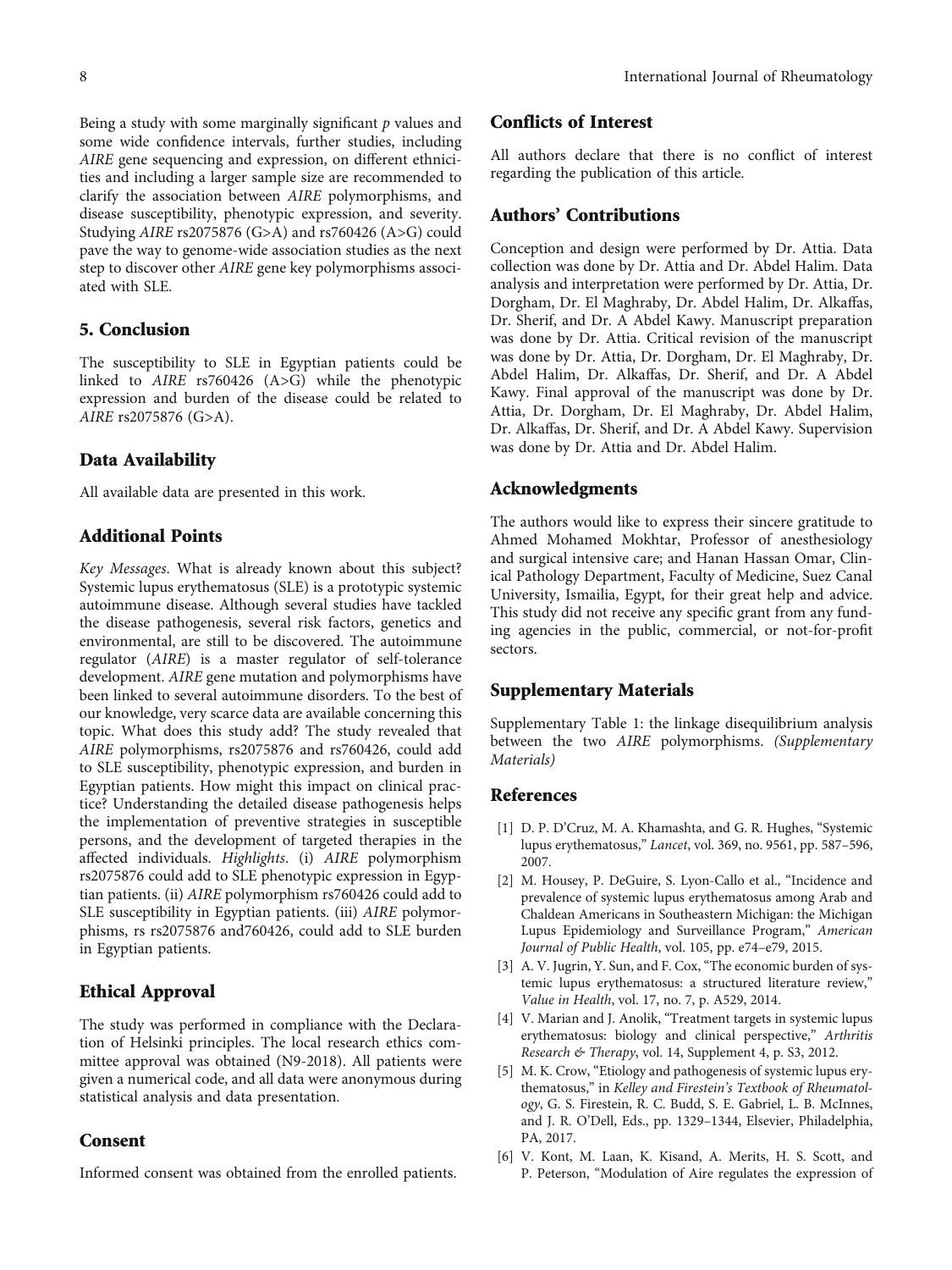<span id="page-8-0"></span>tissue-restricted antigens," Molecular Immunology, vol. 45, no. 1, pp. 25–33, 2008.

- [7] T. C. Metzger and M. S. Anderson, "Control of central and peripheral tolerance by AIRE," Immunological Reviews, vol. 241, no. 1, pp. 89–103, 2011.
- [8] D. Mathis and C. Benoist, "AIRE," Annual Review of Immunology, vol. 27, pp. 287–312, 2009.
- [9] M. S. Anderson and M. A. Su, "AIRE and T cell development," Current Opinion in Immunology, vol. 23, no. 2, pp. 198–206, 2011.
- [10] O. Bruserud, B. E. Oftedal, A. B. Wolff, and E. S. Husebye, AIRE\_-mutations and autoimmune disease," Current Opinion in Immunology, vol. 43, pp. 8–15, 2016.
- [11] R. Tazi-Ahnini, A. J. G. McDonagh, D. A. Wengraf et al., "The autoimmune regulator gene (AIRE) is strongly associated with vitiligo," The British Journal of Dermatology, vol. 159, no. 3, pp. 591–596, 2008.
- [12] S. M. Bonner, S. L. Pietropaolo, Y. Fan et al., "Sequence Variation in Promoter of Ica1 Gene, Which Encodes Protein Implicated in Type 1 Diabetes, Causes Transcription Factor Autoimmune Regulator (AIRE) to Increase Its Binding and Down-regulate Expression," The Journal of Biological Chemistry, vol. 287, no. 21, pp. 17882–17893, 2012.
- [13] A. Fierabracci, "The role of heterozygous mutations of the autoimmune regulator gene (AIRE) in non-APECED autoimmunity: a comment on recent findings," Clinical Endocrinology, vol. 74, no. 4, pp. 532-533, 2011.
- [14] R. Colobran, M. Giménez-Barcons, A. Marín-Sánchez, E. Porta-Pardo, and R. Pujol-Borrell, "\_AIRE\_ genetic variants and predisposition to polygenic autoimmune disease: The case of Graves ' disease and a systematic literature review," Human Immunology, vol. 77, no. 8, pp. 643–651, 2016.
- [15] T. O. Lankisch, O. Mourier, E. M. Sokal et al., "AIRE gene analysis in children with autoimmune hepatitis type I or II," Journal of Pediatric Gastroenterology and Nutrition, vol. 48, no. 4, pp. 498–500, 2009.
- [16] P. Ströbel, W.-Y. Chuang, S. Chuvpilo et al., "Common cellular and diverse genetic basis of Thymoma-associated myasthenia Gravis," Annals of the New York Academy of Sciences, vol. 1132, no. 1, pp. 143–156, 2008.
- [17] D. A. Wengraf, A. J. G. McDonagh, T. R. J. Lovewell et al., "Genetic analysis of autoimmune regulator haplotypes in alopecia areata," Tissue Antigens, vol. 71, no. 3, pp. 206– 212, 2008.
- [18] N. Kuroda, T. Mitani, N. Takeda et al., "Development of autoimmunity against transcriptionally unrepressed target antigen in the thymus of AIRE-deficient mice," Journal of Immunology, vol. 174, no. 4, pp. 1862–1870, 2005.
- [19] C. Terao, R. Yamada, K. Ohmura et al., "The human AIRE gene at chromosome 21q22 is a genetic determinant for the predisposition to rheumatoid arthritis in Japanese population," Human Molecular Genetics, vol. 20, no. 13, pp. 2680– 2685, 2011.
- [20] S. Shao, X. Li, H. Cen, and Z. Yin, "Association of AIRE polymorphisms with genetic susceptibility to rheumatoid arthritis in a Chinese population," Inflammation, vol. 37, no. 2, pp. 495–499, 2014.
- [21] Z. Feng, S. Zhang, H. Wena, and Y. Liang, "Association of rs2075876 polymorphism of AIRE gene with rheumatoid arthritis risk," Human Immunology, vol. 76, no. 4, pp. 281– 285, 2015.
- [22] J.-R. García-Lozano, B. Torres-Agrela, M.-A. Montes-Cano et al., "Association of the AIRE gene with susceptibility to rheumatoid arthritis in a European population: a case control study," Arthritis Research & Therapy, vol. 15, no. 1, p. R11, 2013.
- [23] B. Bérczi, G. Gerencsér, N. Farkas et al., "Association between AIRE gene polymorphism and rheumatoid arthritis: a systematic review and meta-analysis of case-control studies," Sci Rep, vol. 7, 2017.
- [24] Y. Xu, X. Jiang, and J. Chen, "A single nucleotide polymorphism of AIRE gene located in the 21q22.3 increases the risk of rheumatoid arthritis," Oncotarget, vol. 8, no. 42, pp. 71556–71562, 2017.
- [25] J. Lim and K. Kim, "Genetic variants differentially associated with rheumatoid arthritis and systemic lupus erythematosus reveal the disease specific biology," Scientific Reports, vol. 9, 2019.
- [26] I. Montufar-Robles, J. C. Robles-Garnica, D. Cadena-Sandoval et al., "The \_AIRE\_ Ser196Ser synonymous variant is a risk factor for systemic lupus erythematosus," Cellular Immunology, vol. 346, p. 103986, 2019.
- [27] S. A. Alghamdi, S. W. Kattan, E. A. Toraih, M. G. Alrowaili, M. S. Fawzy, and R. M. Elshazli, "Association of \_AIRE (rs2075876)\_ , but not \_CTLA4 (rs231775)\_ polymorphisms with systemic lupus erythematosus," Gene, vol. 768, p. 145270, 2021.
- [28] M. Petri, A.-M. Orbai, G. S. Alarcón et al., "Derivation and validation of the Systemic Lupus International Collaborating Clinics classification criteria for systemic lupus erythematosus," Arthritis and Rheumatism, vol. 64, no. 8, pp. 2677– 2686, 2012.
- [29] J. D. Katz, J. Senegal, C. Rivest, J. Goulet, and N. Rothfield, "A simple severity of disease index for systemic lupus erythematosus," Lupus, vol. 2, no. 2, pp. 119–123, 1993.
- [30] G. A. Bello, M. A. Brown, J. A. Kelly, A. Thanou, J. A. James, and C. G. Montgomery, "Development and validation of a simple lupus severity index using ACR criteria for classification of SLE," Lupus Science & Medicine, vol. 3, no. 1, p. e000136, 2016.
- [31] J. Lim and K. Kim, "Systemic Lupus International Collaborative Clinics: development of a damage index in systemic lupus erythematosus," The Journal of Rheumatology, vol. 29, pp. 1820–1829, 1992.
- [32] Calculator of Hardy-Weinberg equilibrium[http://wpcalc.com/](http://wpcalc.com/en/equilibrium-hardy-weinberg/) [en/equilibrium-hardy-weinberg/.](http://wpcalc.com/en/equilibrium-hardy-weinberg/)
- [33] SNPStats: Your web tool for SNP analysis[https://www.snpstats](https://www.snpstats.net/start.htm) [.net/start.htm](https://www.snpstats.net/start.htm).
- [34] F. Ferrera, M. Rizzi, B. Sprecacenere et al., "\_AIRE\_ gene polymorphisms in systemic sclerosis associated with autoimmune thyroiditis," Clinical Immunology, vol. 122, no. 1, pp. 13–17, 2007.
- [35] M. Zhu, R. K. Chin, P. A. Christiansen et al., "NF-kappaB2 is required for the establishment of central tolerance through an AIRE-dependent pathway," The Journal of Clinical Investigation, vol. 116, no. 11, pp. 2964–2971, 2006.
- [36] D. Wong, A. Teixeira, S. Oikonomopoulos et al., "Extensive characterization of NF-*κ*B binding uncovers non-canonical motifs and advances the interpretation of genetic functional traits," Genome Biology, vol. 12, no. 7, p. R70, 2011.
- [37] E. A. Stahl, B. I. R. A. C. Consortium, S. Raychaudhuri et al., "Genome-wide association study meta-analysis identifies